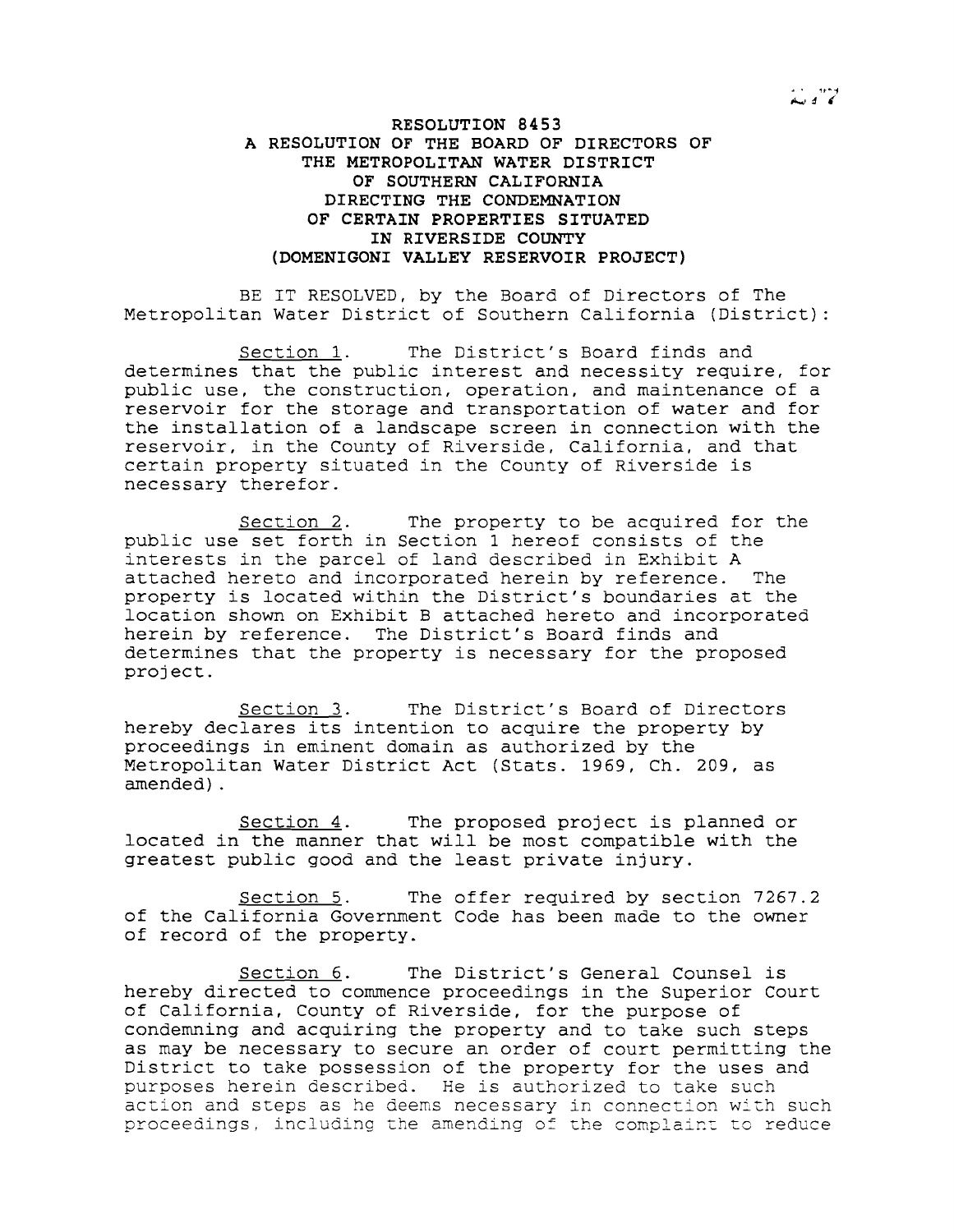the extent of the property to be acquired so as to reduce the compensation payable in the action where such change would not substantially impair the construction and operation of the said public works, and to incur expenses necessary and incidental to the action.

I HEREBY CERTIFY, that the foregoing resolution was adopted by a two-thirds vote of the Board of Directors of The Metropolitan Water District of Southern California on September 13, 1994.

<u>La Communica</u>

 $\sim 10^{11}$  km  $^{-1}$ 

Secretary of the Board of Directors of The Metropolitan Water District of Southern California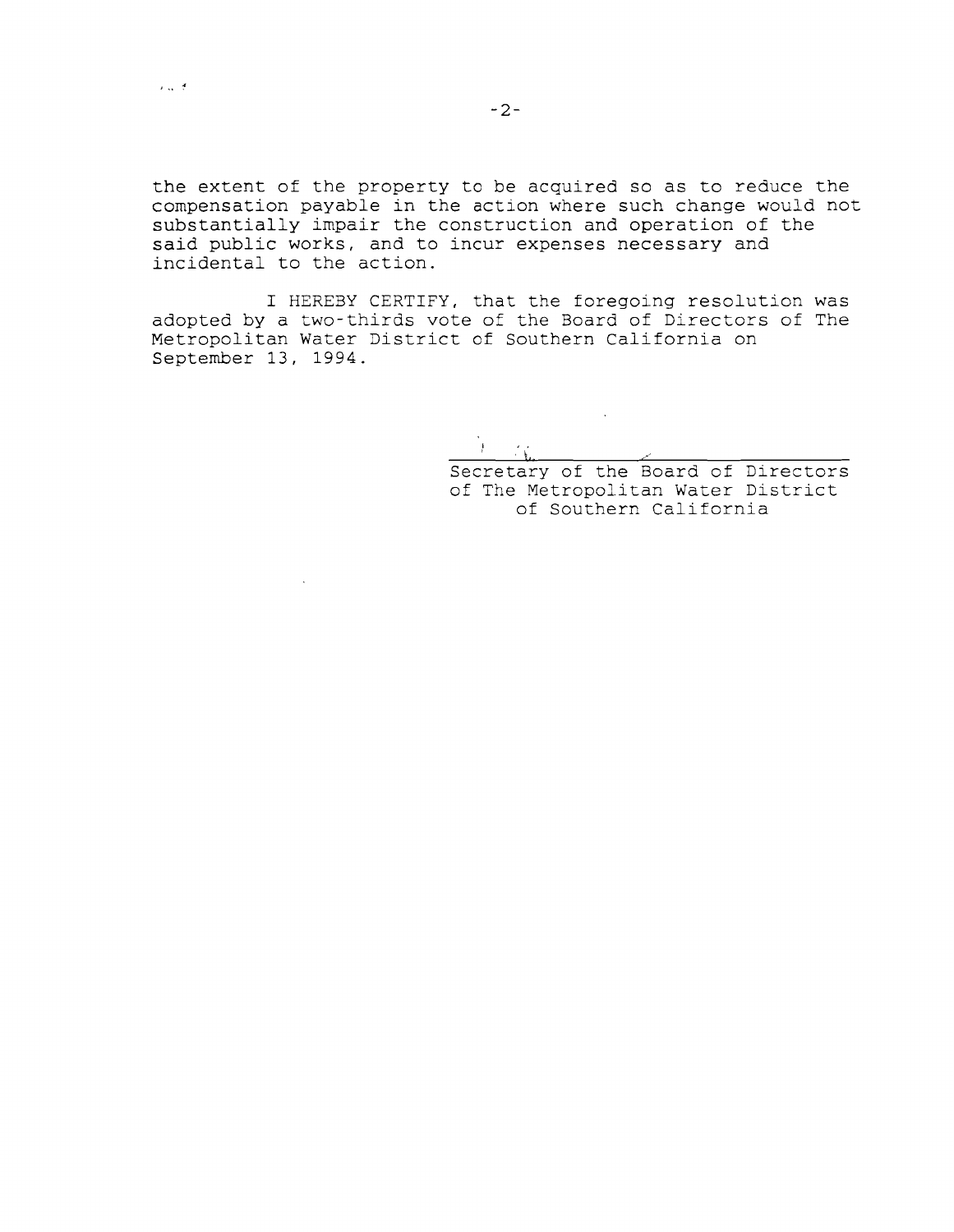## EXHIBIT A

(1) Fee simple interest in the westerly <sup>32</sup> feet of the strip of land described herein as Parcel 144-1-30, reserving to owner the right of ingress and egress over and across such property at such locations as are authorized by the governmental agency with authority to regulate access to Winchester Road (state Highway 79).

(2) Fee simple interest in the westerly <sup>32</sup> feet of the strip of land described herein as Parcel 144-1-525, reserving to owner the right of ingress and egress over and across such property at such locations as are authorized by the governmental agency with authority to regulate access to Winchester Road (state Highway 79).

(3) Permanent easement in the easterly 30 feet of the strip of land described herein as Parcel 144-1-30 for purposes of planting and maintaining landscaping, including placement of fill and construction of irrigation facilities, reserving to owner the right of ingress and egress over and across such property at such locations as are authorized by the governmental agency with authority to regulate access to Winchester Road (state Highway 79).

(4) Permanent easement in the easterly 30 feet of the strip of land described herein as Parcel 144-1-525, for purposes of planting and maintaining landscaping, including placement of fill and construction of irrigation facilities, reserving to owner the right of ingress and egress over and across such property at such locations as are authorized by the governmental agency with authority to regulate access to Winchester Road (State Highway- 79).

karsch\jvboard\resnlt24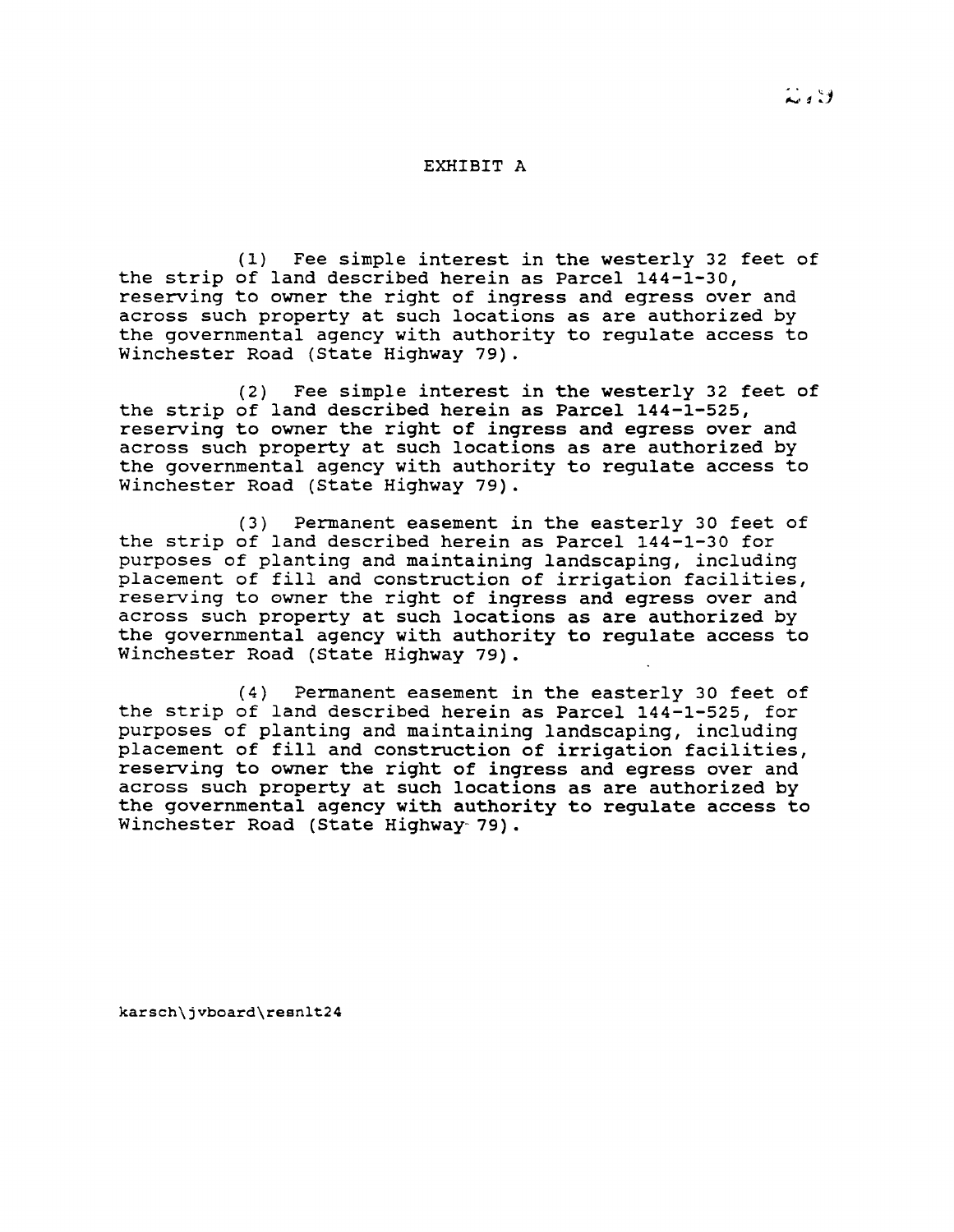## EXHIBIT A

 $144 - 1 - 30$ Frederick Domenigoni,et al

All that portion of the west half of Section 10, T6S, R2W, SBM, in the County of Riverside, State of California, lying bun, in the county of hiverbrac, beace of callicinia, lying<br>within a strip of land, 62 feet wide, the westerly line of said <sup>62</sup> foot wide strip being parallel with and distant <sup>50</sup> feet easterly, as measured at right angles and radially to the center line of Winchester Road (State Highway 79), 100 feet wide, as described in a deed to said County, recorded on January 18, 1949 in Book 1045, Page <sup>57</sup> et seq., of Official Records, in the office of the County Recorder of said County.

The sidelines of said strip of land, <sup>62</sup> feet wide, shall be prolonged or shortened so as to terminate southerly and northerly on the southerly and northerly lines of said west half of said Section 10.

EXCEPTING therefrom that portion of said strip of land, <sup>62</sup> feet wide, lying northerly of the southerly line of the northwest quarter of the northwest quarter of said Section 10.

T.B./1441030



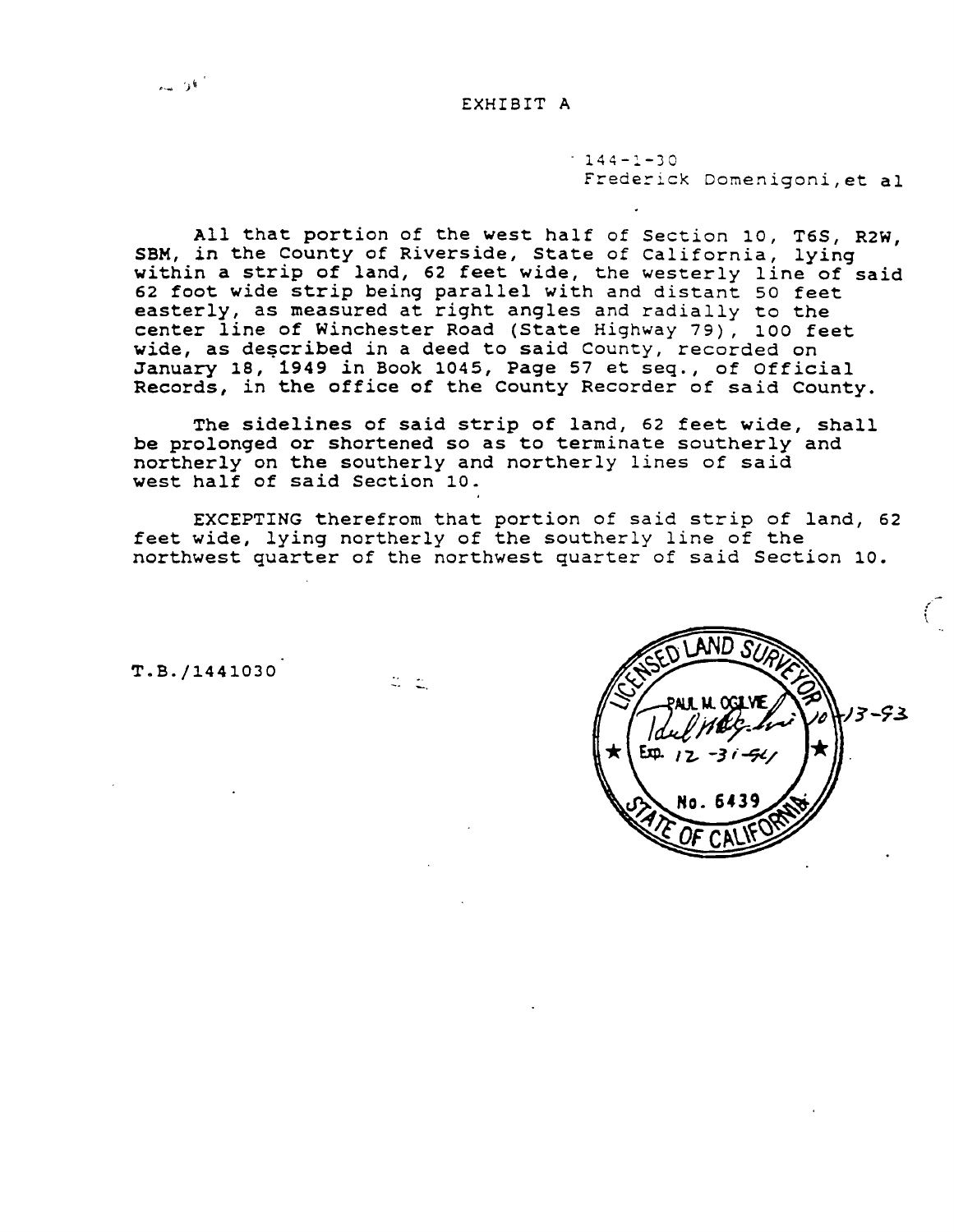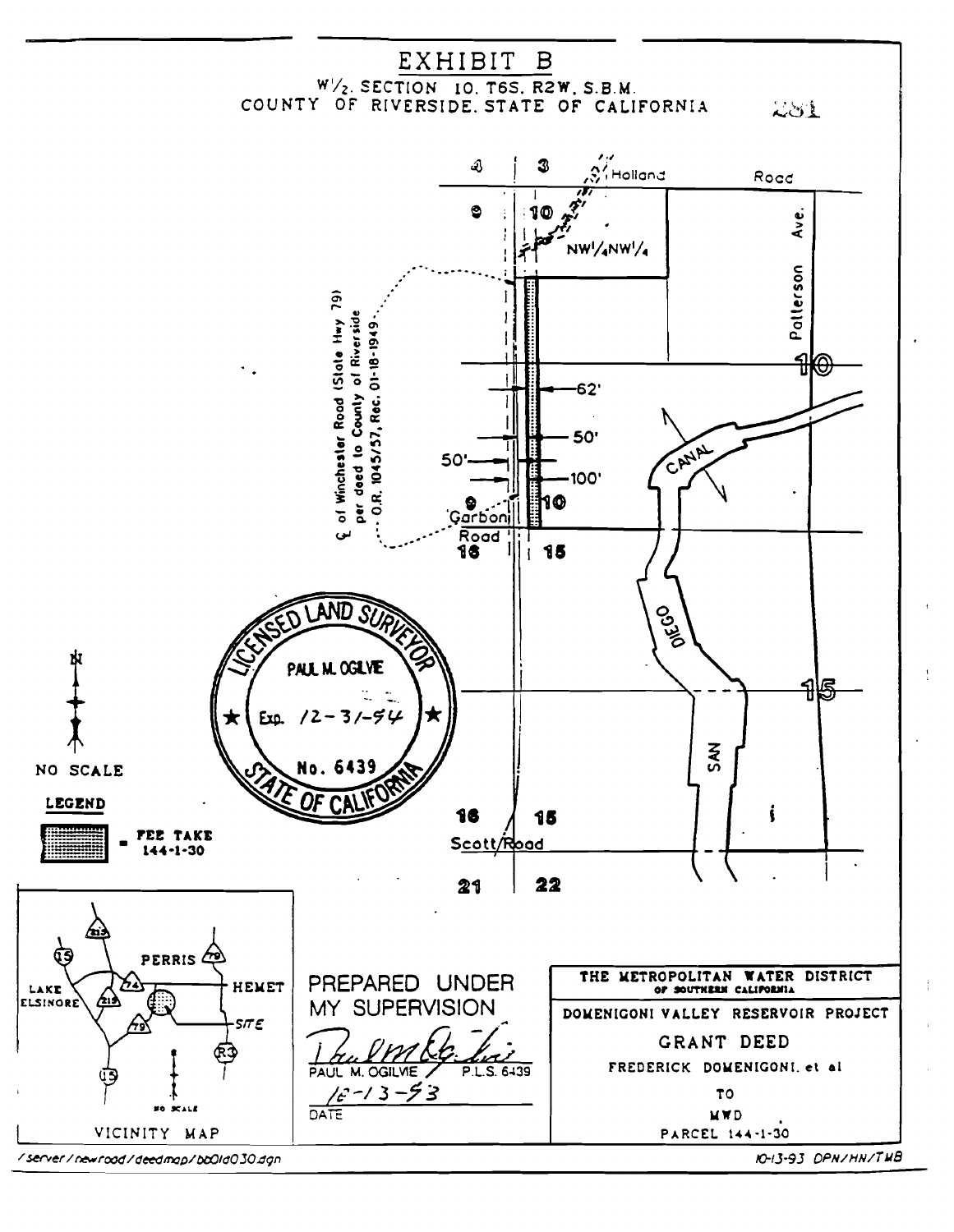$r_{\rm max}$ ,  $\sim$  12  $\sim$ 

EXHIBIT A

 $144 - 1 - 525$ Francis Domenigoni, trustee

All that portion of the northwest quarter of the northwest quarter of Section *10,* T6S, R2W, SSM, in the County of Riverside, State of California, lying within <sup>a</sup> strip of land, <sup>62</sup> feet wide, the westerly line of said 62 foot wide strip being parallel and concentric with and distant <sup>50</sup> feet easterly, as measured at right angles and radially to the center line of Winchester Road (State Highway 79), 100 feet wide, as described in a deed to said County, recorded on January 18, 1949 in Book 1045, Page <sup>57</sup> et seq., of Official Records, in the office of the County Recorder of said county.

The sidelines of said strip of land, <sup>62</sup> feet wide, shall be prolonged or shortened so as to terminate southerly on the southerly line of said northwest quarter of the northwest quarter and be continued or shortened so as to terminate northerly on the northerly line of said northwest quarter of the northwest quarter.